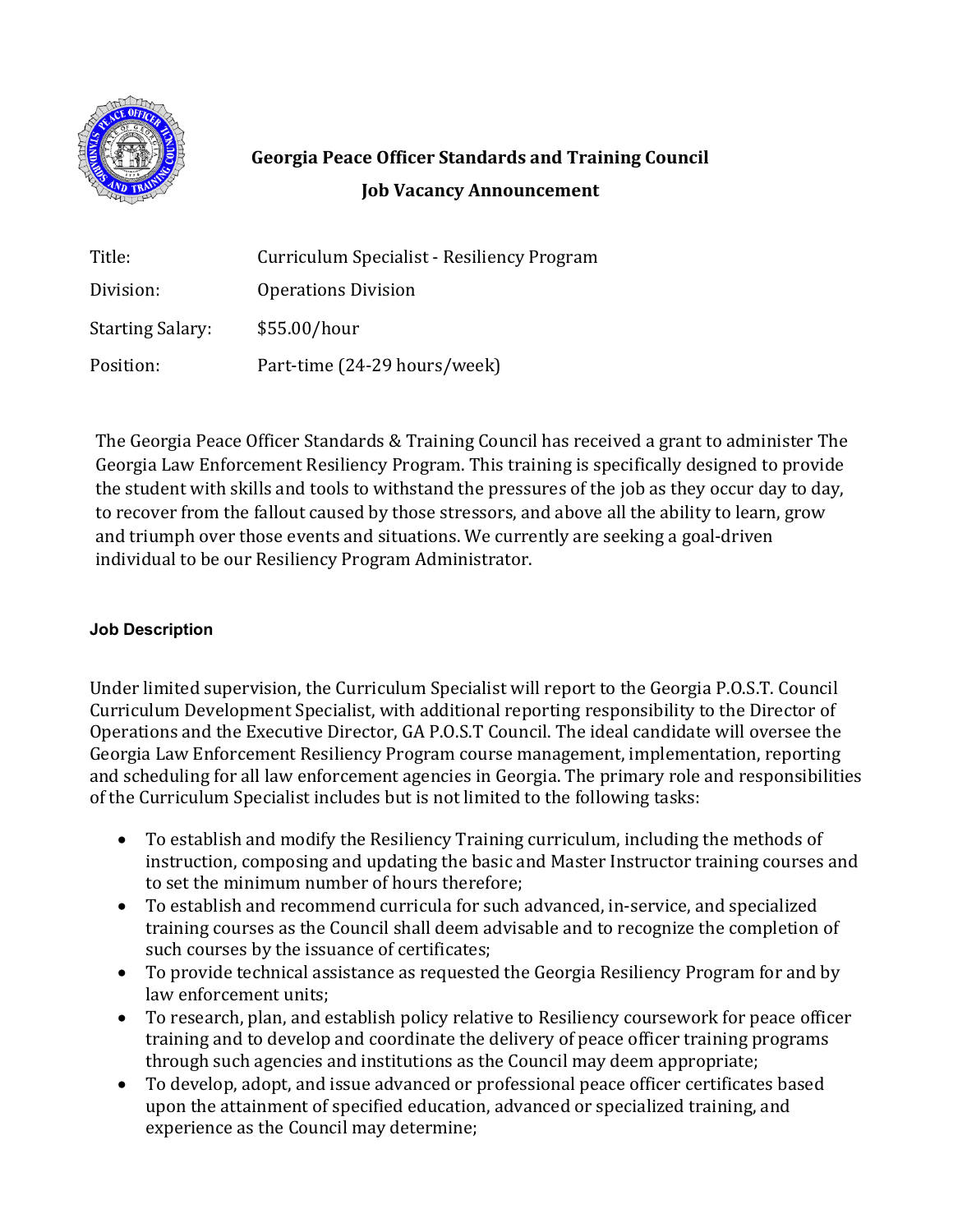• To provide and administer the certification of persons qualified to operate radar speed detection devices and to withdraw or suspend such certificates as provided for in this chapter.

## **CURRICULUM DEVELOPMENT – SKILLS**

- Uses strong interpersonal, written, and visual communication skills to bring together text, images, video and audio to communicate and educate peace officers.
- Analyze instructional needs, define course requirements, manage projects through the entire development process, and ensure instructional integrity.
- Apply instructional design techniques to design interactive courseware and supporting materials to ensure an effective learning experience for a variety of audiences.
- Synthesize and write course content based on input from subject matter experts (SMEs), written material, previous training courses, interviews, etc.
- Write course design documents including course outline, curriculum, learning objectives, core content, scenarios, media scripts, practice activities, and summary assessments.
- Design and develop learning resources in a variety of formats including print, graphics, audio, and video technologies to support project requirements.
- Design web-based training using authoring software that engages participants through
- interactive exercises, videos, and animations.
- Use creative writing to generate video scripts, scenarios, case studies and other products that enhance the learning process.
- Use PowerPoint to draft screen layouts, graphics and interactions appropriate to the Content.
- Write audio scripts, as needed, for online courses and work with subject matter expert and voice talent to ensure proper pronunciation and style.
- Design quizzes and meaningful course interactions to increase learning and retention.
- Conduct course evaluations, analyze feedback with the owner and SM Es, and adjust the training as needed.
- Manage projects efficiently so that tasks are completed on time, problems are resolved quickly, and team members are clear on project requirements and schedules
- Follow-up with participants to ensure training courses have been beneficial and sufficient for professional growth.

Interview subject matter experts and/or conduct other research to develop instructional

- content.
- Present and make recommendations regarding course design, technology, and instruction delivery options.
- Develop instruction and learning roadmaps for online and blended learning programs.
- Develop measurement tools to evaluate the effectiveness of training programs.
- Provide technical advice on the use of current instructional technologies, including e-learning, desktop videoconferencing, multimedia, and distance learning technologies.
- Recommend instructional methods, such as individual or group instruction, self-study, Lectures, demonstrations, simulation exercises, and role-playing, appropriate for content and learner characteristics.
- Assess effectiveness and efficiency of instruction according to ease of instructional technology use, knowledge transfer, and satisfaction.
- The ideal candidate will: